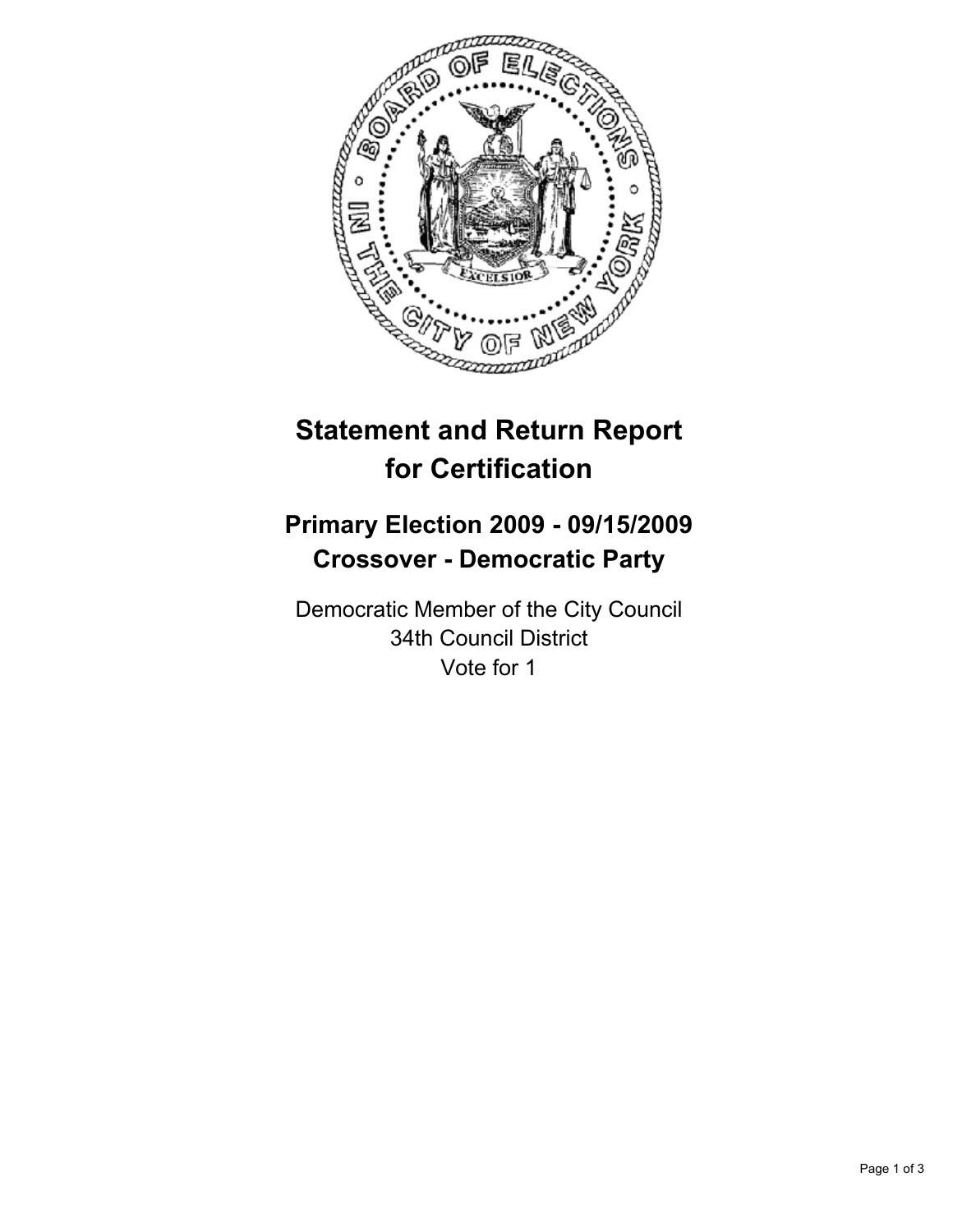

## **Kings County**

| <b>Total Votes</b>       | 8.574 |
|--------------------------|-------|
| DIANA REYNA              | 3,865 |
| <b>GERALD A ESPOSITO</b> | 1,004 |
| MARITZA DAVILA           | 3,705 |
| AFFIDAVIT                | 142   |
| ABSENTEE/MILITARY        | 92    |
| <b>EMERGENCY</b>         | 27    |

#### **Queens County**

| <b>EMERGENCY</b>         | 8   |
|--------------------------|-----|
| ABSENTEE/MILITARY        | 6   |
| AFFIDAVIT                | 9   |
| <b>MARITZA DAVILA</b>    | 362 |
| <b>GERALD A ESPOSITO</b> | 71  |
| DIANA REYNA              | 467 |
| <b>Total Votes</b>       | 900 |